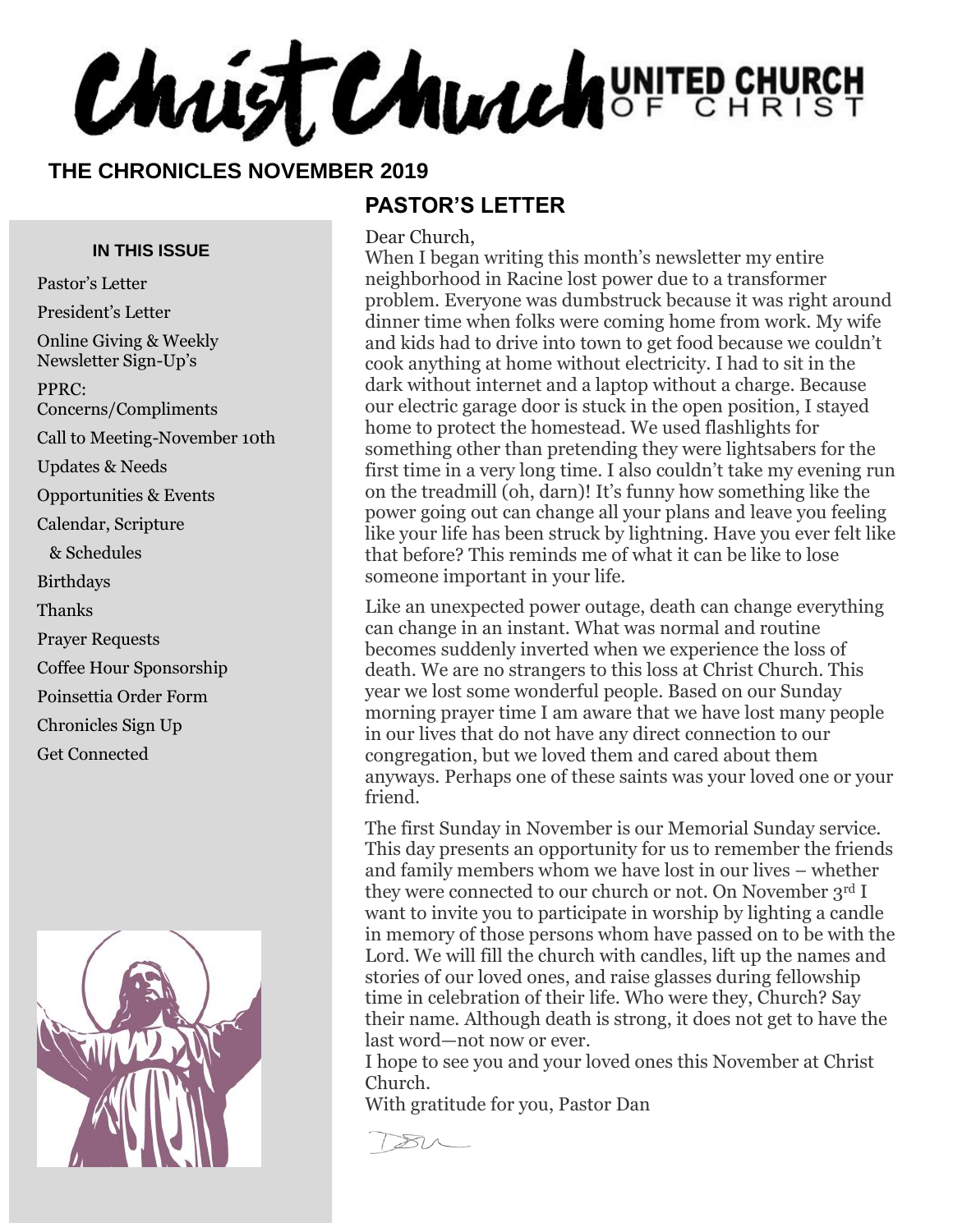### **PRESIDENT'S LETTER**

As I write this article we are preparing for our annual meeting where, as a "family", we will discuss, most likely debate, and ultimately decide what our family (church) will do in the next 12 months. Part of that decision-making process is accepting a budget. A budget reflects what our "family" values and wants to make sure can be paid for. A budget has 2 facets. One is anticipated income and the other anticipated expenses. When we adopt a budget our "yes" vote should be our personal guarantee that we will honor our pledge to do our part to support our family. Will we choose to grow spiritually and grow in benevolence or will we merely accept a smaller budget and thus offer less to others as well as ourselves?

I'm assuming that I'm not alone in this, but I received a raise this year at work. It was not huge, but it reflected an employer's appreciation and makes up for the cost of living increase or inflation rate we experience every year. Since our church building and its ministries exist in this temporal world, they too, have to deal with rising costs. The trouble comes when costs go up, my pay goes up, but my church donation stays where it was from last year, 5 years ago, or even 10 years ago. If my pay increases and the cost of living increases but my church donation stays the same essentially my donation just DECREASED to the church because the dollar I donated before now only pays for .96 cents of the electric bill. If all family members kept giving the same amount, they have been giving in a two-year period the church's income just DECREASED by roughly \$8,000. (Current church budget = \$204,000.00, consumer price index for  $2018 + 2019 = 4\%$ , so \$204,000.00 x .04 = \$8,160.00).

I urge everyone to attend our Town Hall meetings and especially the annual meeting. Ask questions, offer ideas, participate in your family by joining the Council or Endowment Committee, or any other area of service that you are gifted in or called to. We are told, and it is true, you will receive more in return than you ever give when volunteer to a worthy God centered project.

We should never underestimate the power in us to minister to the world we live in that needs us so desperately.

Dean Kothrade, Council President

### **SIGN UP: ONLINE GIVING**

Online giving is now a possibility! If you're in the pew and you'd like to give something other than cash or a check, you are encouraged to use your phone to visit [www.uccmke.org](http://www.uccmke.org/) and tap the [donate](https://www.paypal.com/cgi-bin/webscr?cmd=_s-xclick&hosted_button_id=D7W2VTZZBHZNU) button at the bottom. You can pay with an existing PayPal account or with any credit card. It's easy



and it saves your information for the next time you visit! Wondering what one of these weird scanny codes in the bulletin is? Give them a scan with a QR reader app on your phone and it will bring up the donation page! Want more information about online giving? See [Pastor Dan](mailto:dan_stark@att.net) or contact the church office at 414-481-3530. **Please only donate with a credit card using a Pay Pal account so the church doesn't incur costly fees**.

#### **SIGN UP: WEEKLY NEWSLETTER**

If you're interested in receiving the *Christ Church Weekly*, contact the [Church Administrator](mailto:christ-church@att.net) (office@uccmke.org) to be added to the list (414-481-3530). Sign up sheets are also available at the information racks at the church entrances, then just drop it in the collection plate.

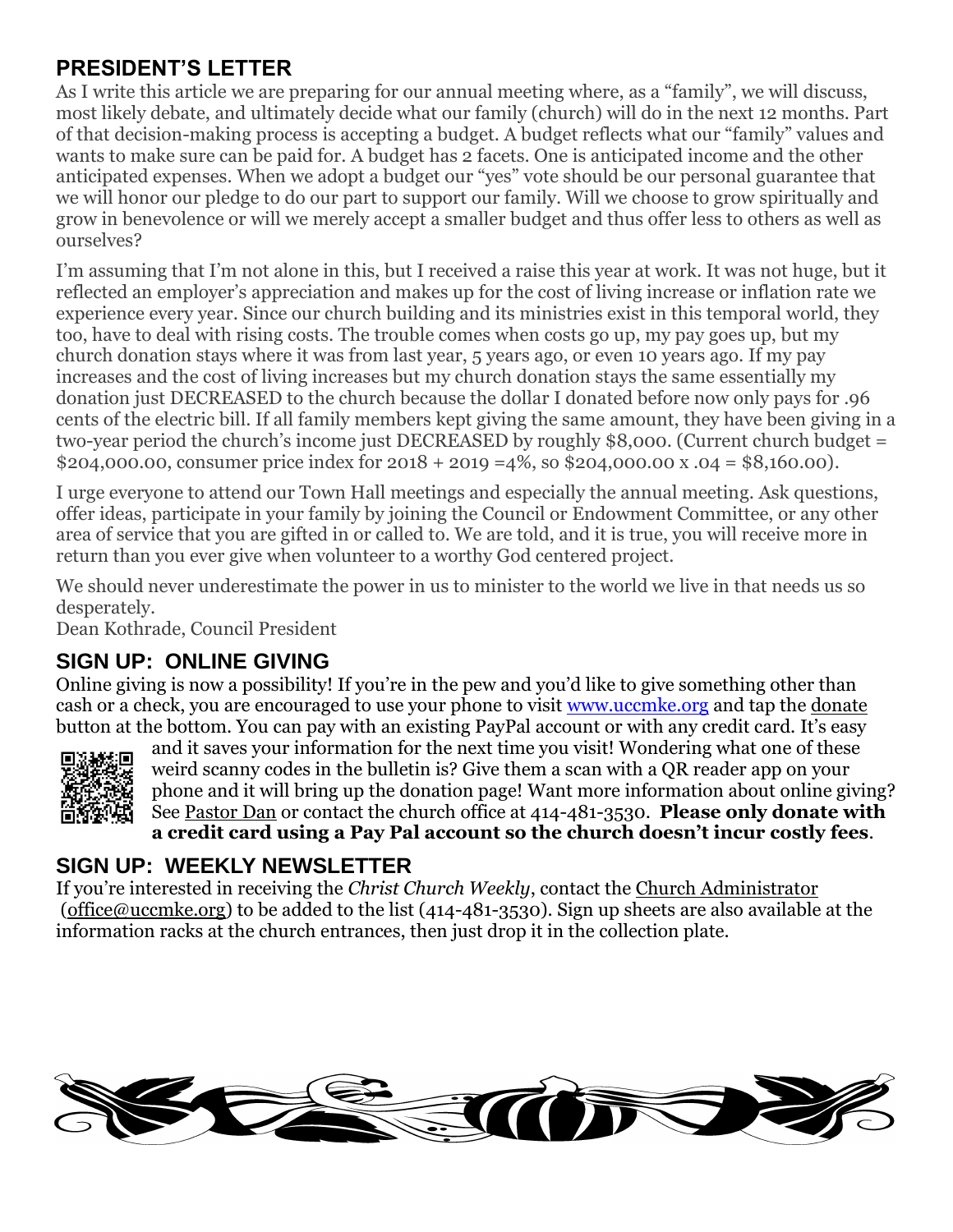### **? CONCERNS/? COMPLIMENTS**

The Pastor/Parish/Personnel Relations Committee (PPRC) has been revitalized at Christ Church. The purpose of this committee is to create an opportunity for congregational feedback in the form of compliments or concerns regarding the Pastor or any church staff member. The committee consists of Randene Wick, Dick Gaeth, and Dean Kothrade.

As of June 1, 2019, the committee will only accept **WRITTEN** compliments/concerns to discuss. For this reason, there has been an email address created to contact the committee. That email address is [pprc@uccmke.org.](mailto:pprc@uccmke.org) If you prefer regular mail, there are pre-addressed envelopes available in the chapel and the plastic media rack located at the top of the Lenox Street steps to use when mailing a paper document.

All comments must be plainly stated, include dates and details of what the person would like to see more of (if a compliment); or what they disagree with and how it could be done differently (if a concern). We always seek constructive criticism in order to improve.

The communication can only address a single compliment/concern. Communications must be sent directly to the Pastor Parish Relations Committee to be reviewed. We are seeking your feedback to improve our church's ministry. Most likely, talking about an issue with someone else at church will not address the issue. By sharing your concerns with the PPR Committee your message will be heard and shared with the appropriate person/s. After meeting to review compliments/concerns, the committee will reply to the person who presented a communication to us in the format received (email/U.S. Mail).

All communications **must be signed** in order to be reviewed by the committee. If you prefer that your name is withheld from the staff member you have a concern with the committee will honor that request. Only the PPRC members will know who sent the communication.

Thank you for your support in making this procedure succeed in strengthening our church family. We look forward to hearing from you.

Submitted by the PPRC Randene Wick, Dick Gaeth, and Dean Kothrade

### **UPDATE: OKTOBERFEST EVENT**

Thank you to all who participated in this year's Oktoberfest Dinner and Concert.

Whether you, helped set up on Thursday, greeted guests, served food/dessert, helped in the kitchen, cleared tables in the Fellowship Hall, cleaned up, were a bartender/cashier, sang, were a contest Judge, dishwasher or attended; you all helped to make this year's Oktoberfest a great success!! We would like to especially thank "Lausitz Brass Group" for sharing their wonderful gift of music for this event. Lausitz Brass comes to us from Reichenbach, Germany, which was part of the Communist Bloc until 1989, through a cultural exchange with the Evangelical Church of Germany. Prior to 1989 the Evangelical Church's only communication with the west was through the United Church of Christ. It was so wonderful to see a good mix of people, both from Christ Church and the surrounding area. Through everyone's effort, we were able to raise \$1,716.00 for the General Fund of Christ Church UCC and Bay View Community Center Roof Fund. This was over and above the \$861.00 collected in the "Free-Will Offering" given to the trio to help defray their travel expenses.

Not only was Oktoberfest a successful fund raiser, it was also a great "Fun"raiser. This was a wonderful party. Congratulations to Nancy Charles and Kyle Cason for becoming the first Christ Church "Masskrugstemmen"(Stein Holding Contest) champions. It was a grueling competition. Thank you all for your support!! Ein Prosit!!!! Joan & Dick Gaeth

P.S. Thanks to Rev. David Gaeth of Greendale Community Church UCC, who arranged for Laustiz Brass Group to perform at Christ Church, Pastor Dan for being our MC and Al Gaeth for his accordian music throughout the evening.

Also, we were fortunate to obtain donations of all items purchased for the evening which enabled all monies collected to support Christ Church UCC and the Bay View Community Center.

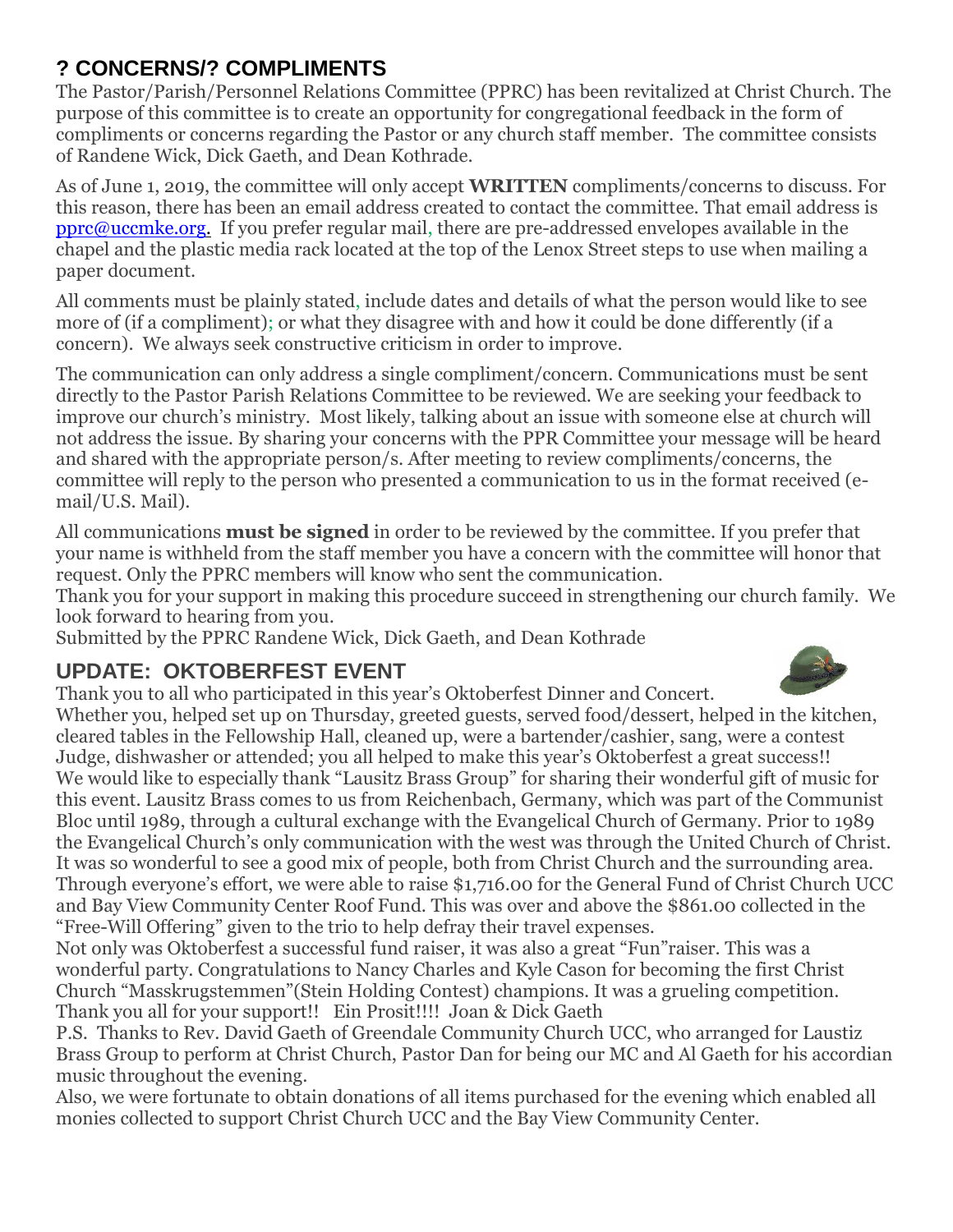# **UPDATE: 50/50 ASLC FUNDRAISER RESULTS**

Thank you to all who participated in our raffle fundraiser. Over the 5 weeks of ticket sales we sold \$335.00 in tickets. The winners in the October 6<sup>th</sup> drawing were:

1 st place-\$80.00 to Dean Mowery, 2nd & 3rd place-\$40.00 each to Judy Borkowicz-lucky lady! Thanks to the generosity of the winners donating their prizes back we will be donating \$335.00, 100% of the proceeds to the Arts, Science and Literacy Camp held at Tippecanoe Church. Thank you to all who participated and to Jim Wick who kept us informed weekly on the importance of this program and all of the children it helps and supports! The Social Concerns Committee

# **NEED: BVCC FOOD & INFANT FORMULA PANTRY MONTHLY NEED: BVCC FOOD & INFANT FORMULA PANTRY MONTHLY**<br>DRIVE SUNDAY NOVEMBER 3RD-DONATION DROP OFF IS IN THE CHAPEL

Requested items: Canned proteins such as: • Canned Soups (both cream and broth) • Peanut Butter • Jelly • Canned Vegetables • Canned Fruits & Juices • Cereal • Canned Tuna\*Mac & Cheese

# **NEED: QUART-WIDE MOUTH MASON JARS WITH RINGS AND LIDS**

We are collecting Quart size-wide mouth mason canning jars with covers for an Advent family devotional. We request that the jars please be washed and free of sharp edges or chips. Please bring your jar donations to the chapel. Thank You in advance for your donations! Pastor Dan

# **MEMORIAL SUNDAY NOVEMBER 3RD**

As the season of Pentecost nears conclusion, the church is called to celebrate the saints of God. At Christ Church, we hold an annual candle lighting remembrance during our worship service. We traditionally name our church members who have died in the past year (since November 2018). \* *Note that daylight savings time ends on November 3rd at 2 am, so our clocks will be turned back one hour.*

# **OPPORTUNITY: DECORATE THE CHURCH WITH POINSETTIA PLANTS**

Poinsettia plant orders are being taken now thru Sunday November 10<sup>th</sup>. The plants are 6 1/2" with 5-7 blooms in the following color choices: Red, White, Burgundy, Dark Pink, Marble Star, Jingle Bells, Ice Punch and Winter Rose. The cost is \$12.00/plant. To order fill in the order form insert in the Sunday bulletins or the form on the 2nd last page of this issue of Chronicles and drop in the Sunday collection plate, in the black mailbox outside of the office or send it by postal service to the church office. Please submit your payment of \$12.00/plant with your order.

Thank You,

Debbie Behling-Office Administrator

# **EVENT: MOVIE NIGHT SATURDAY NOVEMBER 16TH LIKES**

Come join us for a movie night Saturday, November 16th, at 7:00. We will be watching Noah and the Ark (from the Sight and Sound Theater) in the fellowship hall. We encourage you to bring folding chairs, blankets, and pillows so you can enjoy popcorn and drinks with friends!

> **BINGO** 15 28 37 51 73

We hope you can come!

Thanks. The Membership Committee

### $\begin{array}{c} 15\ 28\ 37\ 51\ 73 \\ \hline 6\ 17\ 32\ 45\ 61 \\ \hline 9\ 15\ \star\ 60\ 70 \\ \hline 12\ 26\ 44\ 52\ 66 \\ \hline 7\ 22\ 34\ 48\ 72 \end{array}$ **EVENT: BINGO! SUNDAY NOVEMBER 17TH**

We will be playing bingo the third Sunday of the month beginning Sunday November 17<sup>th</sup> during coffee hour with the exception of the month of December.

It is a great way to talk with new people and win some prizes!

If you would like to donate prizes, there will be a box located in the chapel. If you would like to be a caller, please text or call me at (414) 840-6373.

Thanks, Katelyn O'Brien, Membership Chair







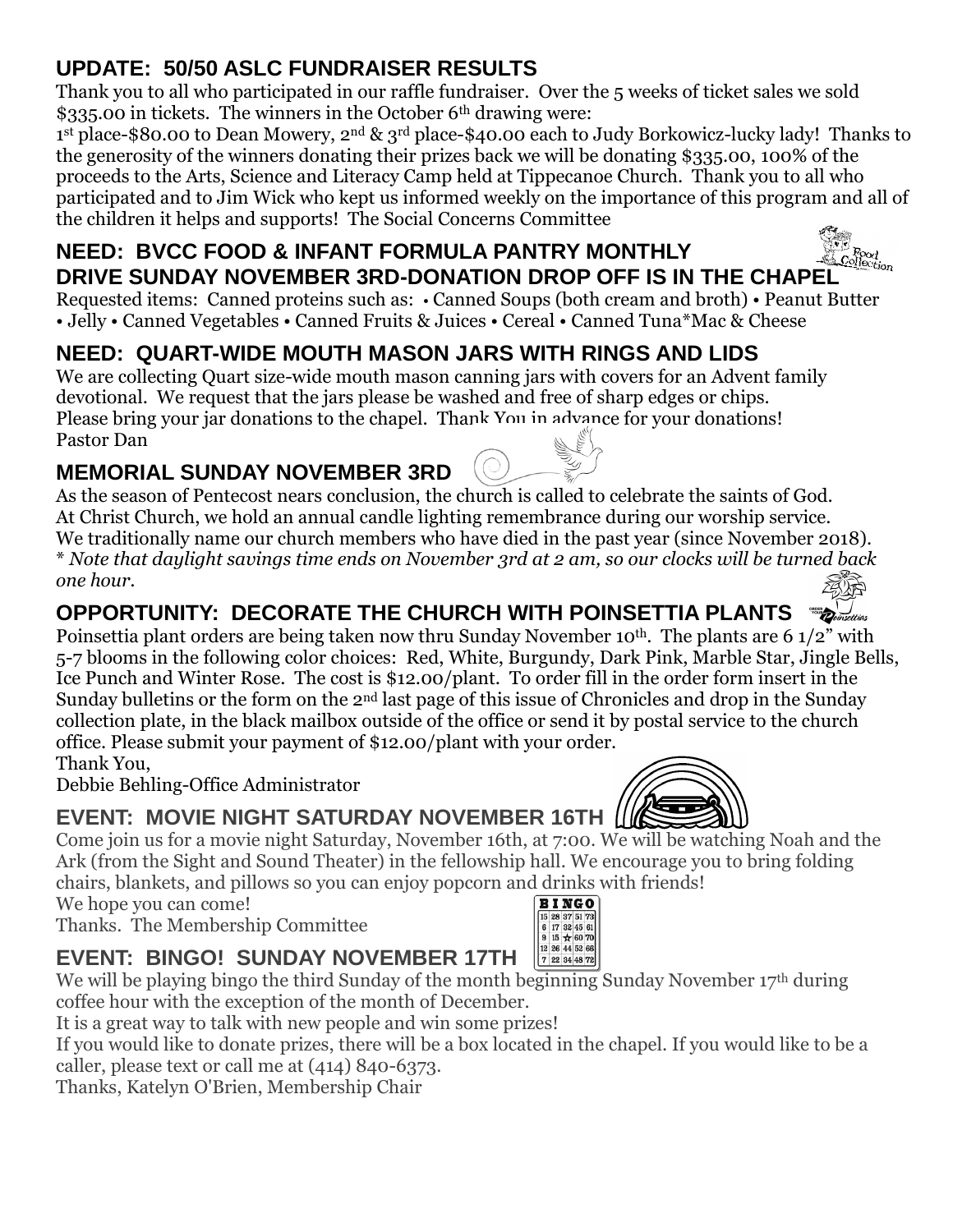# **2019 ENDOWMENT SERVICE OUTREACH GRANT APPLICATIONS**

The Endowment committee is now accepting grant applications for outreach projects thru November 30th. You can find forms in the information racks at both church entrances as well as in the office. Please submit completed form(s) to a committee member, their committee office mailbox or the black mailbox outside of the office. Thanks! Tom Dohoney, Howard Fritsch, Todd Hansen, Jill Unglaub and Randene Wick

# **OPPORTUNITY: DI SOS-DIVINE INTERVENTION SHARING OUR SUPPERS**

We once again have the opportunity to serve, support and share fellowship with the neighborhood homeless in our community beginning in the month of December. The meals are served at Tippecanoe Presbyterian church at 125 W. Saveland Ave. as part of their "Winter warming roomovernight Prayer vigil" in a safe and organized program every night from December -March. We're looking for volunteers for the following dates:

If you would be interested in participating or would like more information, please contact Debbie Behling 414-481-8454 or dbehling10@wi.rr.com.

# **SCHEDULE FOR UPCOMING MEETINGS & EVENTS IN NOVEMBER**

- November 1: All Saint's Day, Glinski-Moeller Wedding Rehearsal 6:00pm
- November 2: Glinski-Moeller Wedding 1:00pm
- November 3: Daylight Savings Time Ends, Memorial Sunday, BVCC monthly food pantry drive,

Choir 8:15am, Worship with Communion & Sunday School 9:30am, Coffee Hour 10:30am

- November 4: DI (Divine Intervention) new host training held at Tippe Church 2pm-4:30pm
- November 5: Staff Meeting 10:00am
- November 6: Weekly announcement submission by end of day please, Praise Team 7:00pm
- November 7: ASLC (Arts, Science, Literacy Camp) Meeting @ CC 6:30pm, Choir & AA 7:00pm
- November 9: Crochet Class cancelled

November 10: Annual Meeting & Stewardship Sunday, Worship & Sunday School 9:30am, Coffee Hour 10:30am

- November 11: Property Committee Meeting 7:00pm
- November 12: Quilters 10:00am
- November 13: Weekly Announcement Submissions by end of day please,
- Fermenting the Faith 6:30pm, Praise Team 7:00pm
- November 14: Choir & AA 7:00pm
- November 15: December Chronicles submissions by 10:00am please
- November 16: Movie Night (Noah & the Ark) 7:00pm

November 17: Praise Team 8:15am, Worship with Communion & Sunday School 9:30am, Coffee

Hour with Bingo 10:30am

November 19: Council Meeting 6:30pm

November 20: Weekly Announcement Submissions by end of day please, Boiler Inspection PM, Praise Team 7:00pm

- November 21: Choir & AA Meeting 7:00pm
- November 23: Crochet Class cancelled
- November 24: Worship with Baptism & Sunday School 9:30am, Coffee Hour &
- "Hanging of the Greens" (Decorating the church for Advent) 10:30am
- November 26: Quilters 10:00am, Weekly Announcement submissions by end of day please
- November 28: Happy Thanksgiving!
- November 30: Endowment Grant application deadline





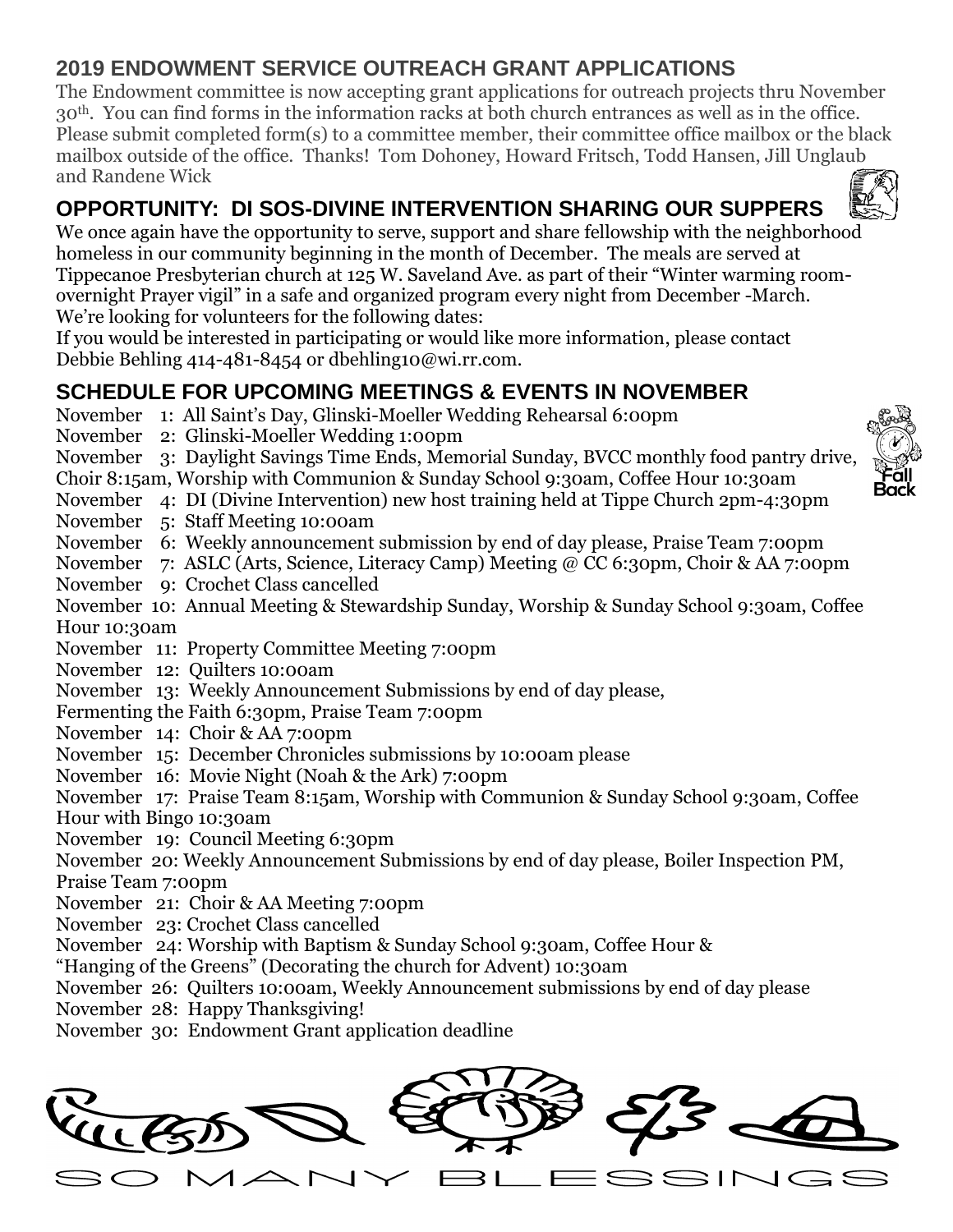# **SAVE THE DATE(S):**

December 1: Hat & Mitten Tree & BVCC Giving Tree Kick Off, LUTB Bag lunch prep.

December 7: Christ Church Christmas Concert 7:30pm

- December 8: Ladies Advent Tea
- December 24: Christmas Eve Worship service 7:00pm

January 11: Sisterhood Saturday presents "Game Day" with Brian Wismer. Interactive game shows like Family Feud, Trivia, Simon Says and much more! Get ready to play!

# **OPPORTUNITY: HAT, SCARF & MITTEN TREE DECEMBER 1ST-15TH**

New hats, scarves and mittens can be donated by hanging them on the tree in the chapel Sunday December 1st. We will again disperse all donations to the local neighborhood MPS schools "Parkside" & Humboldt Park Street School. Every year they have been extremely appreciative as they said their students' needs were great. This "drive" will run thru Sunday December 15<sup>th</sup>. Thanks! The Social Concerns Committee

## **OPPORTUNITY: BVCC"GIVING TREE" CHRISTMAS GIFTS Dec. 1ST-Dec. 13TH**

You are once again invited to support the needy children and elderly in our community by participating in the Bay View Community Center's Giving Tree program. Christ Church has committed to sponsoring 30 children and 15 Seniors as well as baking 12 dozen cookies that are shared with the elderly community. Name tags, instructions and a sign- up sheet will be available in the chapel on Sunday December 1st .

**Gifts and cookie donations need to be brought to the chapel no later than Friday December 13th.** Please keep in mind that this is a shorter shopping time period because of Thanksgiving being late this year.

Instructions:

 $\sim$ Please have tags TAPED to the outside of the bag(s).

~Please leave gifts UNWRAPPED. It is appreciated that you either include gift wrap or use a gift bag. (For safety reasons all items are checked and wrapped onsite)

Thank you!

The Social Concerns Committee

# **DECEMBER 7TH FREE CHRISTMAS CONCERT AT CHRIST CHURCH**

You and your family and friends are invited to a beautiful evening of Christmas music at Christ Church on Saturday, December 7th at 7:30pm. The concert will feature our very own church choir, praise team and other singers, choirs and instrumentalists from the Milwaukee area. Sit back and enjoy this evening as we fill our beautiful church with glorious Christmas music!

We are looking for volunteers to help that evening. Please see Pam Kothrade for details.

There will be a free will offering and a reception to follow the program. Save the date! Hope to see you all there!

# **DECEMBER 8TH LADIES ADVENT TEA**

This year our annual Christ Church ladies Advent Tea is scheduled for Sunday December 8th. We are fortunate that Pastor Beth Abbott will once again be our speaker.

Start getting your table of 6 or 8 ladies lined up.

For information or questions please contact Carol Dohoney 414-745-8104/ [carol0628@att.net](mailto:carol0628@att.net)

# **DECEMBER 15TH ANNUAL QUILTERS COOKIE WALK**

The annual Cookie Walk will be held downstairs following the Church School Christmas program on Sunday, December 15. Additional bakers and candy makers are welcome to provide their favorite recipes for the event. Questions please contact Randene Wick or Joyce Zieman. Sponsored by Peace and Plenty Quilters.



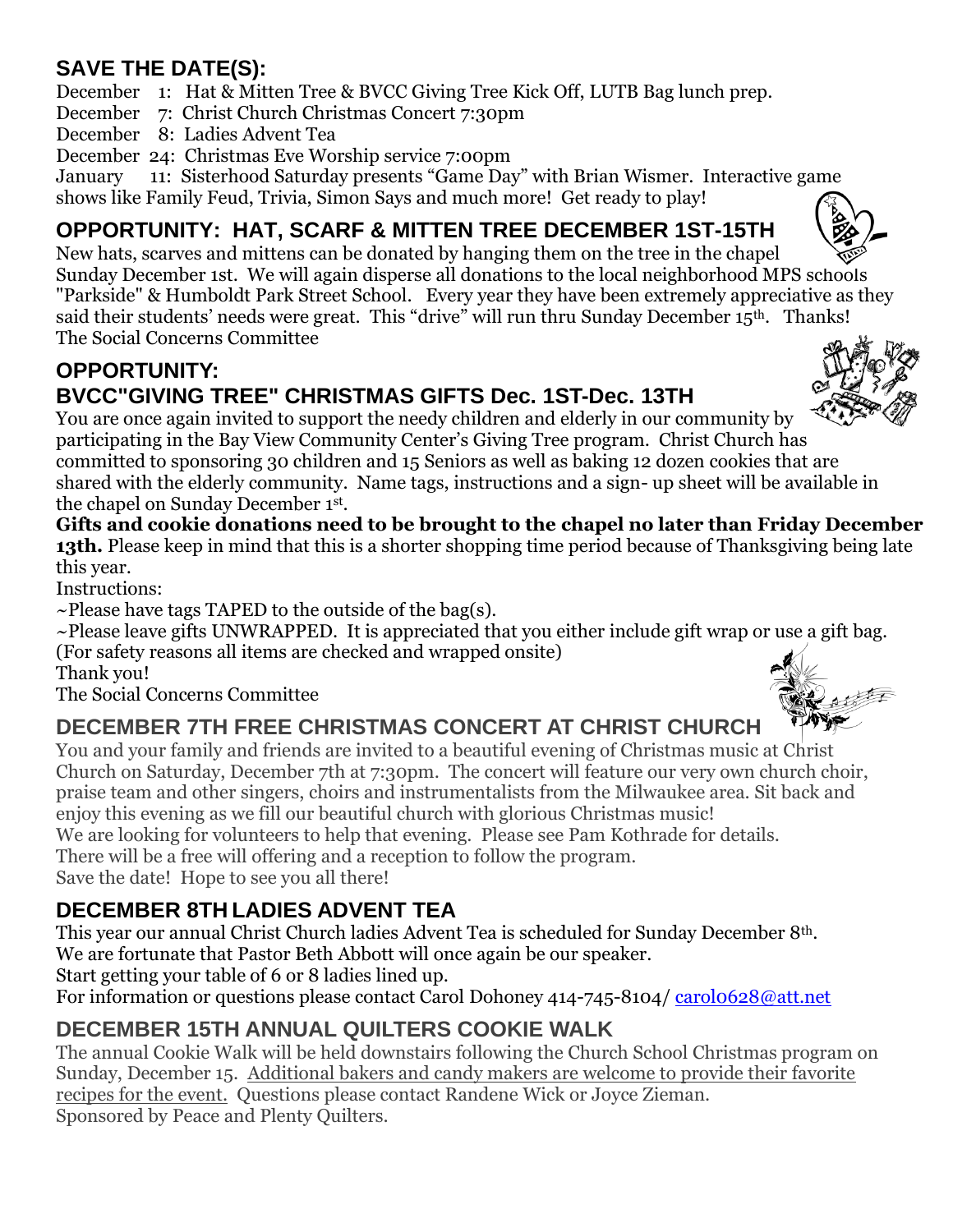### **DECEMBER 18THFERMENTING THE FAITH**

The Nov. session will be canceled due to numerous conflicts with other church activities. The Wednesday, December 18th session will be led by Pastor Dan on a subject to be determined. Please plan to attend any of these social gatherings that will also engage your own faith development.

# **JANUARY 11TH SISTERHOOD SATURDAY**

The Social Concerns Committee will once again be hosting the Sisterhood Saturday Fundraiser event on January 11th. We are fortunate this year to have entertainer, "Brian Wismer" game show referee. He will be leading a very interactive fun show including games like, Family Feud, Simon Says, Trivial Pursuit, Heads or Tails and much more. Tickets will go on sale at the Advent Tea for \$15.00 which includes entry, gift, show, lunch and door prizes. Also, back by popular demand, the "Dessert Dash" and Silent Auction!

### **GREETER SCHEDULE**

| <b>Oklahoma</b>        | 11/3                | 11/10                                        | 11/17              | 11/24                   |
|------------------------|---------------------|----------------------------------------------|--------------------|-------------------------|
| <b>Street</b>          | Joyce Jakimczyk     | The Pfeifer Family                           | <b>Joey Rivas</b>  | <b>Kathy Schroeder</b>  |
| Lenox<br><b>Street</b> | 11/3<br>The Mowerys | 11/10<br>Joyce Neumann &<br>Doris Peacentine | 11/17<br>The Wicks | 11/24<br>The Wielepskis |

#### **LENOX STREET PARKING HELPER SCHEDULE**

| $11/3$<br>Don Antoniewicz   The Mayeshibas | $\vert 11/10 \vert$ | 11/17<br>The Pisarek Family   The Wicks | 11/24 |
|--------------------------------------------|---------------------|-----------------------------------------|-------|
|                                            |                     |                                         |       |

### **USHER SCHEDULE**

| 11/3            | 11/10                  | 11/17         | 11/24                  |
|-----------------|------------------------|---------------|------------------------|
| Julene Flanagan | Debbie Hansen          | Joan Amich    | <b>Brad Boyle</b>      |
| Danette Volz    | <b>Mary Ann Mowery</b> | Brian O'Brien | Cheri Boyle            |
| Renolle Volz    | Mike Thomae            | Danette Volz  | <b>Katelyn O'Brien</b> |
| Dave Wareham    | Dave Wareham           | Renolle Volz  | Mike Thomae            |
|                 |                        |               |                        |

### **WEEKLY SCRIPTURES**

| 11/3  | Habakkuk 1:1-4, 2:1-4 | Isaiah 1:10-18 & | 2Thessalonians 1:1-4, 11-12       | Luke 19:1-10  |
|-------|-----------------------|------------------|-----------------------------------|---------------|
|       | & Psalms 119:137-144  | Psalm 32:1-7     |                                   |               |
|       |                       |                  |                                   |               |
| 11/10 | Haggai 1:15b-2:9 &    | Job 19:23-27a &  | 2 Thessalonians $2:1-5$ , $13-17$ | Luke 20:27-38 |
|       | Psalms 145:1-5, 17-21 | Psalm 17:1-9     |                                   |               |
|       | & Psalm 98            |                  |                                   |               |
| 11/17 | Isaiah 65:17-25 &     | Malachi 4:1-2a & | 2 Thessalonians 3:6-13            | Luke 21:5-19  |
|       | Isaiah <sub>12</sub>  | Psalms 98        |                                   |               |
|       |                       |                  |                                   |               |
| 11/24 | Jeremiah $23:1-6$ &   | Jeremiah 23:1-6  | Colossians 1:11-20                | Luke 23:33-43 |
|       | Luke 1:68-79          | Psalm 46         |                                   |               |
|       |                       |                  |                                   |               |

#### **LITURGIST SCHEDULE**

| $11/3$     | 11/10         | 11/17                       | 11/24 |
|------------|---------------|-----------------------------|-------|
| Dick Gaeth | Dean Kothrade | Randene Wick   Jill Unglaub |       |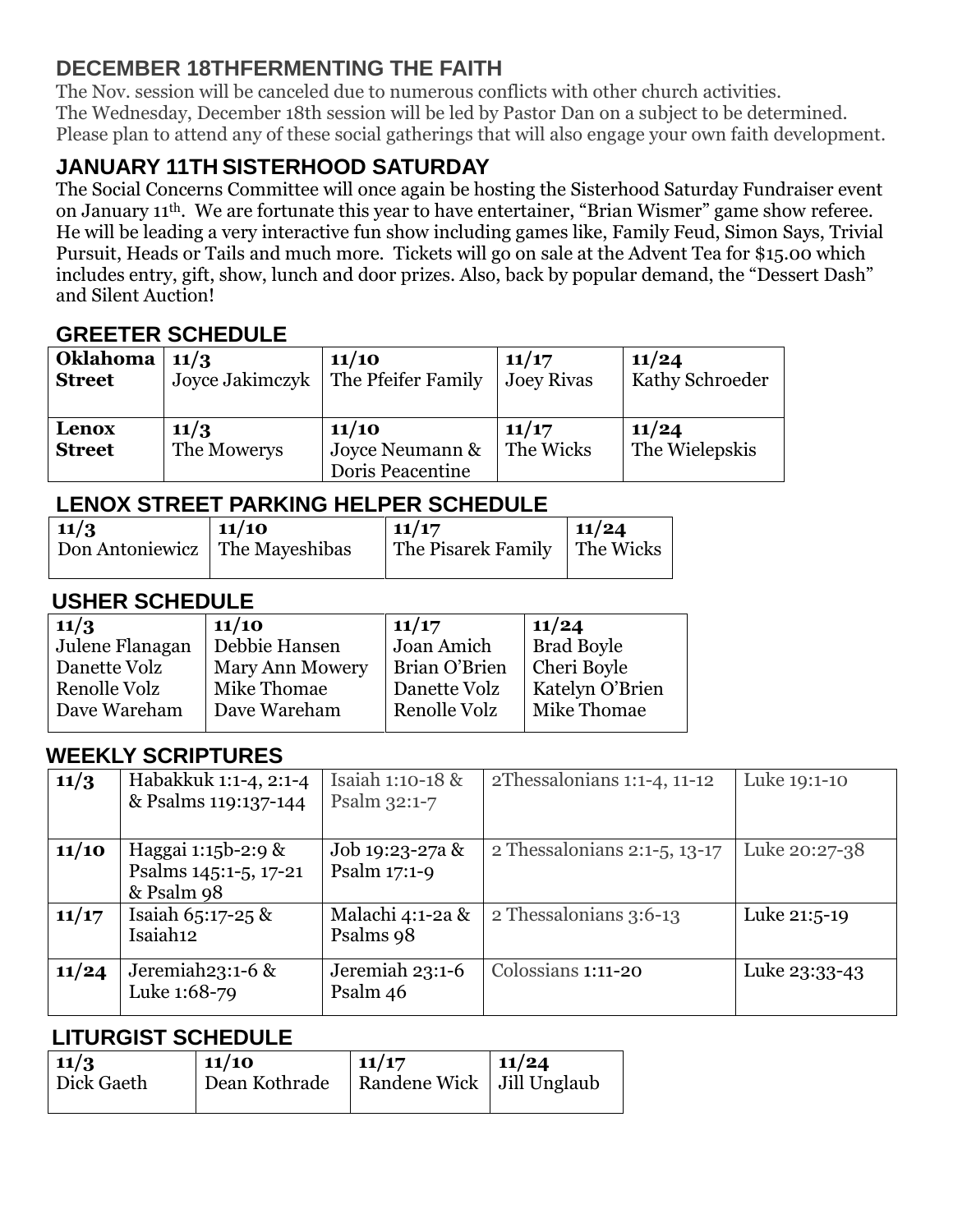# **COFFEE HOUR VOLUNTEERS SCHEDULE**

| 11/3 | 11/10                                                                     | $\vert$ 11/17 | 11/24 |
|------|---------------------------------------------------------------------------|---------------|-------|
|      | Volunteer Needed   Volunteer Needed   Volunteer Needed   Volunteer Needed |               |       |

### **CHOIR SCHEDULE**

| Rehearsals                                                  | 11/7<br>7-8:30pm                  | 11/14<br>$7 - 8:30$ pm | 11/21<br>7-8:30pm         | 12/5<br>$7 - 8:3$ opm | 12/6(Dress Rehearsal)<br>$7 - 8:30$ pm |
|-------------------------------------------------------------|-----------------------------------|------------------------|---------------------------|-----------------------|----------------------------------------|
|                                                             | $12/7$ (Concert)<br><b>6:30pm</b> | 12/12<br>7-8:30pm      | 12/19<br>7-8:30pm         | 12/24<br><b>TBD</b>   |                                        |
| <b>Sunday</b><br><b>Rehearsal</b><br>and<br><b>Service</b>  | 11/3<br>$8:15 - 9:15$             | 12/1<br>$8:15 - 9:15$  | 1/5/2020<br>$8:15 - 9:15$ |                       |                                        |
| <b>Special</b><br><b>Service</b><br><b>Christmas</b><br>Eve | 12/24<br><b>TBA</b>               |                        |                           |                       |                                        |

### **PRAISE TEAM SCHEDULE**

| <b>Rehearsals</b>                                           | 11/6<br>7-8:30pm                  | 11/13<br>$7 - 8:30$ pm            | 11/20<br>$7 - 8:30$ pm | 12/4<br>7-8:30pm |
|-------------------------------------------------------------|-----------------------------------|-----------------------------------|------------------------|------------------|
|                                                             | 12/6(Dress Rehearsal)<br>7-8:30pm | $12/7$ (Concert)<br><b>6:30pm</b> | 12/18<br>7-8:30pm      |                  |
| <b>Sunday</b><br><b>Rehearsal</b><br>and<br><b>Service</b>  | 11/17<br>$8:15-9:15$              | 12/22<br>$8:15 - 9:15$            |                        |                  |
| <b>Special</b><br><b>Service</b><br><b>Christmas</b><br>Eve | 12/24<br><b>TBA</b>               |                                   |                        |                  |
| RIBTH IN 11/A                                               |                                   |                                   |                        |                  |

### **BIRTHDAYS**

Happy Birthday to all these wonder folks!

| <b>NOVEMBER 1</b><br>Pat Griebenow<br>Duane Zieman<br><b>NOVEMBER 4</b><br>Alexandrea Kofler<br><b>NOVEMBER 6</b><br>Amanda Oleson<br><b>NOVEMBER 7</b><br>Nancy Charles | <b>NOVEMBER 8</b><br>Joanna Gerow<br><b>NOVEMBER 9</b><br><b>Tyler Strausbaugh</b><br>Richard<br>Tremarello<br><b>NOVEMBER 12</b><br>Laurel Dayton<br>Katie Hardesty<br><b>NOVEMBER 14</b><br>Evan Berger | <b>NOVEMBER 15</b><br>Robert Blackwood<br><b>NOVEMBER 17</b><br>Mike Thomae<br><b>NOVEMBER 19</b><br>Alyssa Mayeshiba<br><b>Milton Reese</b><br>Gabriel Wick Moreira<br><b>NOVEMBER 22</b><br>David Wilking | <b>NOVEMBER 24</b><br>Brian Mayeshiba<br><b>NOVEMBER 22</b><br>Pete Jorgenson<br><b>NOVEMBER 25</b><br><b>Bill Behling</b><br>Isabella Tremarello<br><b>NOVEMBER 28</b><br>Robert Zieman |
|--------------------------------------------------------------------------------------------------------------------------------------------------------------------------|-----------------------------------------------------------------------------------------------------------------------------------------------------------------------------------------------------------|-------------------------------------------------------------------------------------------------------------------------------------------------------------------------------------------------------------|------------------------------------------------------------------------------------------------------------------------------------------------------------------------------------------|
|--------------------------------------------------------------------------------------------------------------------------------------------------------------------------|-----------------------------------------------------------------------------------------------------------------------------------------------------------------------------------------------------------|-------------------------------------------------------------------------------------------------------------------------------------------------------------------------------------------------------------|------------------------------------------------------------------------------------------------------------------------------------------------------------------------------------------|

Will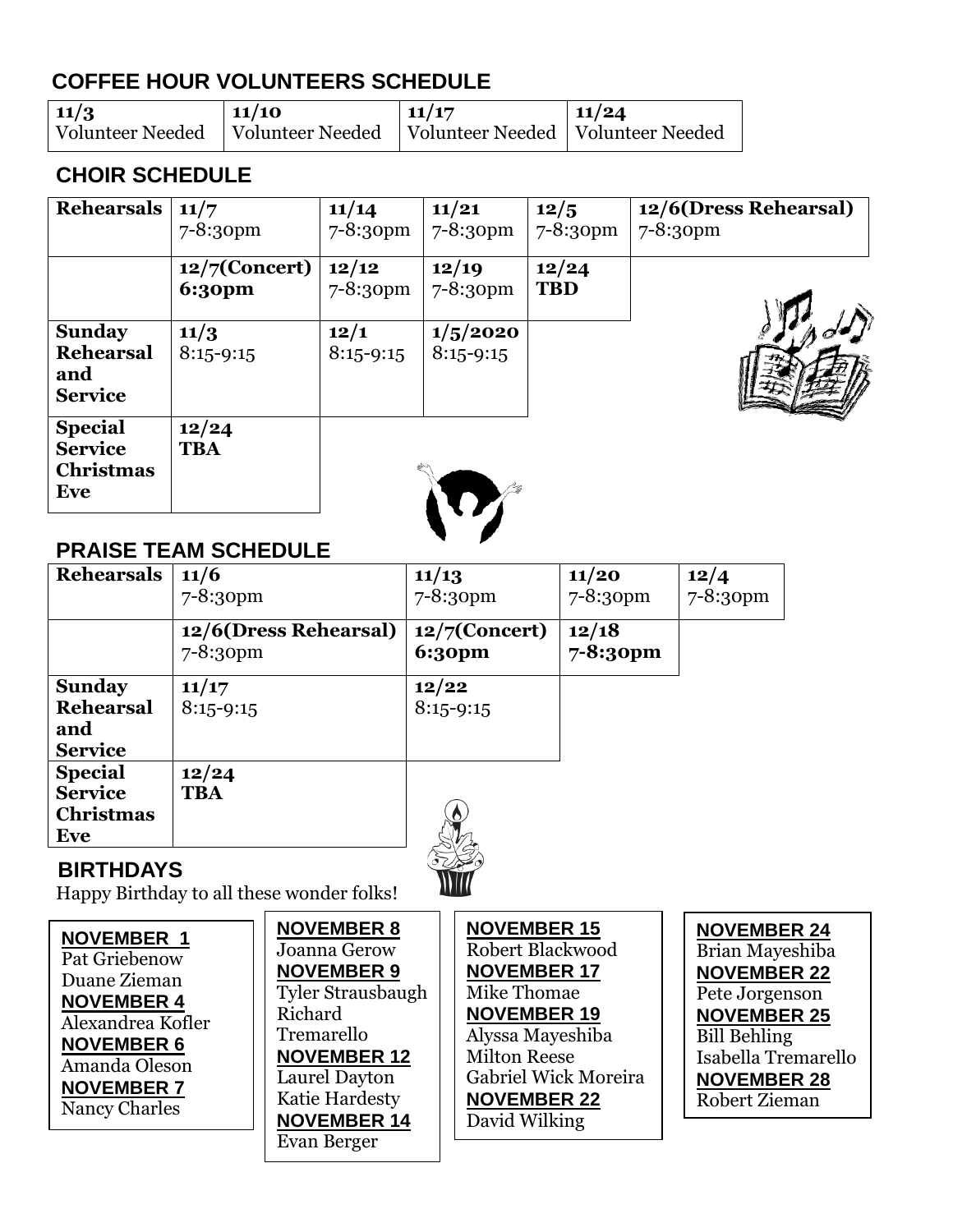### **THANKS**

~Betty Budzien would like to thank everyone for their prayers, cards, calls and ongoing support of her during this difficult time. She really appreciates her Christ Church family.

~Thank You to all that helped with LUTB Lunches. A blessed thank you to all that participated in donating food and helping to prepare lunches for the Larry Under the Bridge ministry. It was heartwarming to see the young and old (older) alike working to put these lunches together. Note that there will be one more opportunity this year to serve in this manner as we will prepare lunches on Dec. 1.

~Thank you to all who helped with the Food Collection this summer at Chill on the Hill. We were able to collect 50 bags of food and \$135.00 for the Bay View Community Center. Paul Mayeshiba

# **PRAYER REQUESTS**

~Please keep Howard Fritsch in your prayer as he remains in rehab at South Pointe Rehab at 4500 W. Loomis Road, Room 109B, Greenfield Wi.

# **COFFEE HOUR SPONSORSHIP**

Our official sponsorship of Dawa Choedon has now ended. Thank you to all who supported this sponsorship thru your giving and participation in coffee hour. We are still saving donut hour proceeds and looking for a new sponsorship opportunity. If anyone has an idea/suggestion they should contact any council member.

------------------------------------------------------------------------------------------------------------------

Dean Kothrade







**We are offering 6½ inch poinsettia plants with 5 to 7 blooms for sale.** 

#### **The flowers come in a choice of colors: Red, White, Dark Pink, Burgundy, Marble Star, Jingle Bells, Ice Punch or Winter Rose.**

The cost per plant is \$12.00. The plants will be in church Christmas Eve. As in the past, you can purchase your plant in honor of someone special and you can pick up your plant on Christmas Eve.

*Orders with payment should be turned into Debbie in the office no later than Sunday Nov. 10th via the collection plate or black mailbox outside of the office.*

Name  $\frac{1}{\sqrt{1-\frac{1}{2}}\sqrt{1-\frac{1}{2}}\sqrt{1-\frac{1}{2}}\sqrt{1-\frac{1}{2}}\sqrt{1-\frac{1}{2}}$ Number of Plants \_\_\_\_\_\_\_\_\_ x \$12 =\_\_\_\_\_\_\_\_\_\_\_ Your color choice(s) In Memory of In Celebration of In Honor of

(Please circle your choice)